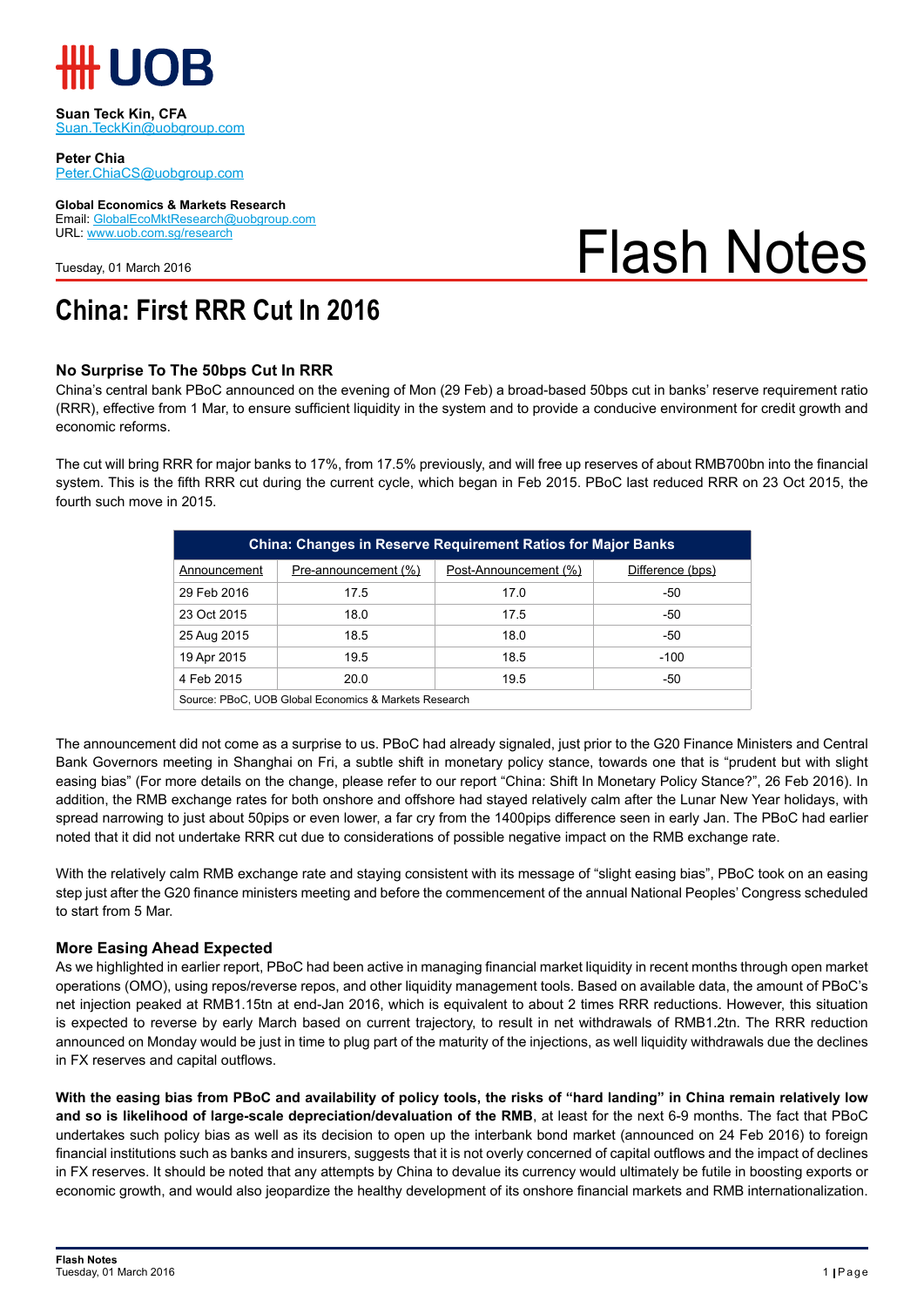As such, we think there is room for further monetary policy easing in 2016, although the burden is likely to fall on RRR, as it works to fine tune the interest rate corridor. PBoC last changed policy on 23 Oct 2015, the sixth interest-rate cut in a year (depo rate 1.50%; lending 4.35%). **Coupled with Monday's announcement, we still see further room for interest rate and RRR reductions ahead, with a slim chance of interest rate cuts by end-1Q16. The next reduction in RRR is likely to be in 2Q16**, as shown in the table.

| <b>China: Interest Rate and RRR Forecasts</b>             |       |       |       |       |       |       |       |  |  |  |
|-----------------------------------------------------------|-------|-------|-------|-------|-------|-------|-------|--|--|--|
| $\%$                                                      | 2Q15  | 3Q15  | 4Q15  | 1Q16F | 2Q16F | 3Q16F | 4Q16F |  |  |  |
| 1-year Benchmark Lending Rate                             | 4.85  | 4.60  | 4.35  | 4.10  | 3.85  | 3.85  | 3.85  |  |  |  |
| 1-year Benchmark Deposit Rate                             | 2.00  | 1.75  | 1.50  | 1.25  | 1.00  | 1.00  | 1.00  |  |  |  |
| Reserve Requirement Ratio                                 | 18.50 | 18.00 | 17.50 | 17.00 | 16.00 | 15.00 | 15.00 |  |  |  |
| Source: UOB Global Economics & Markets Research Estimates |       |       |       |       |       |       |       |  |  |  |

As for the RMB, we had cautioned back in January, when depreciation pressures were at its peak, that such pessimism and negative sentiment on the currency (and China economic outlook in general) was excessive and unwarranted. It was an over- exaggeration of China's economic slowdown and also the fall in China's foreign exchange reserves. We are still keeping our forecasts intact, with our call at 6.55 for end-1Q16, 6.60 at 2Q16, and then towards 6.45 by end-2016. The recent stability of the onshore and offshore prices suggests that speculative activities are now kept at bay. However, depreciation pressure on the currency remains significant as there is still room for a USD rebound against EM currencies, including RMB. **More important though is that with the RMB referencing a basket of currencies, the USD/RMB exchange rate is likely to see greater volatility and more flexibility going forward, even if the basket as a whole stays relatively stable.** 

**With monetary policy remaining supportive we expect China's real GDP growth to be able to maintain about 6.8% pace for the full year in 2016**, vs. 6.9% in 2015. This is based on our rather conservative assumptions that tertiary activities to slow to below 8% for the year, from 8.3% growth in 2015. For the secondary sector (primarily industrial production), we expect activities to stabilize at around 6% growth for 2016, similar to the 6.1% pace in 2015.

## **Technical Insights (USD/CNH)**

For the most recent RRR cuts, namely 23-Oct-2015 and 25-Aug-2015, we noticed that both USD/CNH (see chart below) and USD/ CNY has the tendency to reverse the primary trend preceding the RRR cut (see red circles in chart). If the pattern holds true again, we can expect USD/CNH to drift lower in the next few sessions. At the lower 6.50's, we see better value to lock in bullish USD/CNH call spreads.



Source: Bloomberg, UOB Global Economics & Markets Research